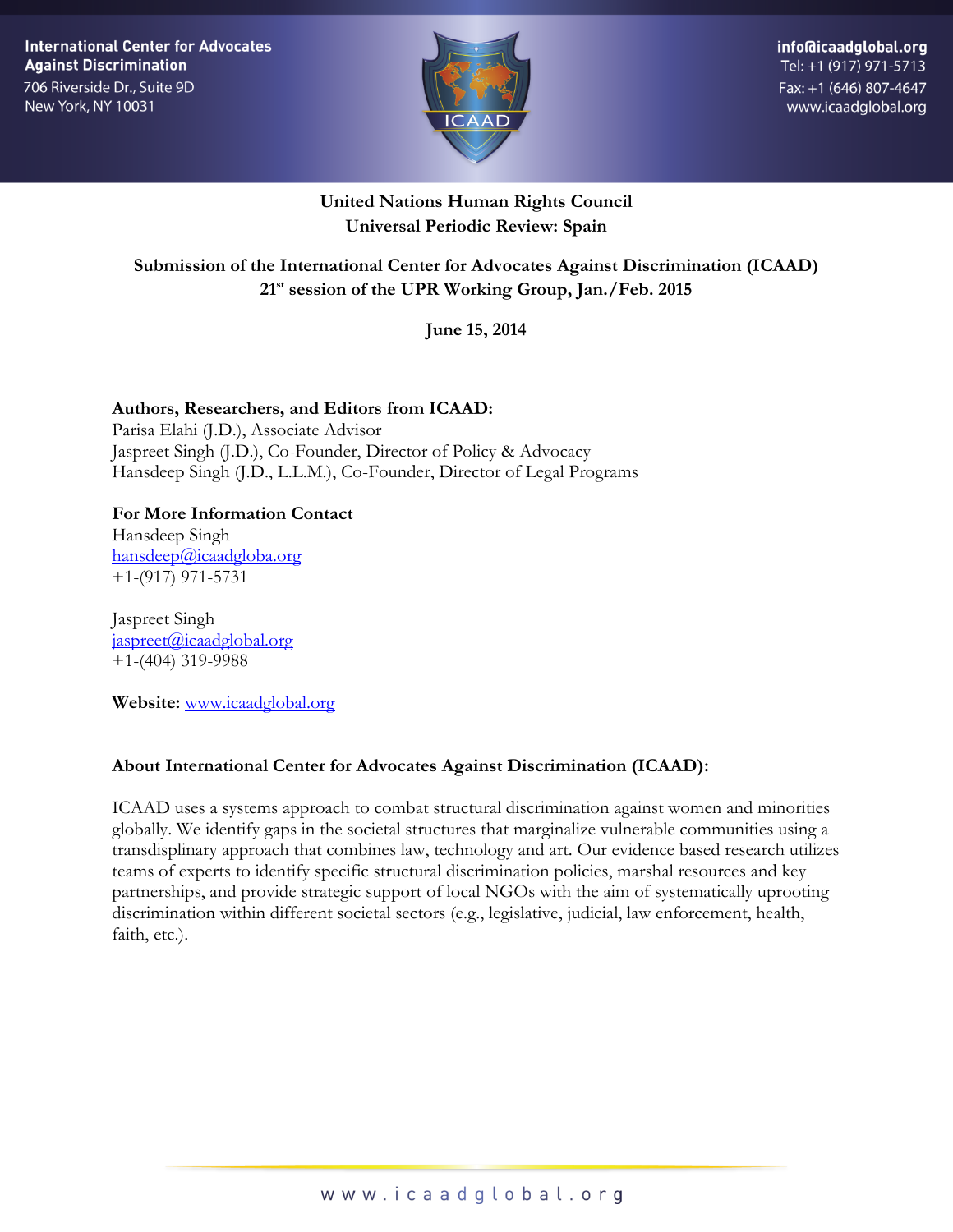#### **Executive Summary**

(1) The report examines Spain's compliance with its international human rights obligations, covering: gender based violence, treatment of ethnic and religious minorities, treatment of immigrants, unlawful detention, and law enforcement abuse.

#### **(I) Women's Rights Issues**

 $\overline{a}$ 

#### **(A) Gender Based Violence/ Reproductive Rights**

#### **(1) Systematic Discrimination:**

(2) Domestic violence remains an issue, according to a 2012 survey conducted by the Spanish government; an estimated 2 million plus women had suffered gender violence by partners or expartners at least once.<sup>1</sup> Eight years have passed since the introduction of Organic Act  $1/2004$  of 28 December on Integrated Protection Measures against Gender Violence, but women continue to lack access to effective remedies, including access to medical and legal services.<sup>2</sup> Since 2005, when specialized tribunals were set up to address violence against women, no comprehensive analysis has been undertaken on effective protection of women during judicial proceedings.<sup>3</sup>

(3) There has been a failure to identify an adequate system for identifying victims of sex trafficking or referring them for assistance. The Spanish government accepted Recommendation No. 95 from New Zealand, regarding bringing the definition of trafficking in its legislation into line with international law - establishing better processes to identify victims - and addressing the special needs of child victims.

(4) According to recent reports, the government plans to introduce a bill in 2014 that would ban abortion with only severely limited exceptions, including rape, incest, and life threatening situations.<sup>4</sup> The preliminary draft bill providing for new regulations on abortion was approved by the Spanish Council of Ministers on 20 December 2013.<sup>5</sup>

<sup>1</sup> AMNESTY INTERNATIONAL, *Annual Report: Spain* 2013, [http://www.amnestyusa.org/research/reports/annual-report](http://www.amnestyusa.org/research/reports/annual-report-spain-2013?page=2)[spain-2013?page=2.](http://www.amnestyusa.org/research/reports/annual-report-spain-2013?page=2)

<sup>2</sup> Organic Act 1/2004 of 28 December on Integrated Protection Measures against Gender Violence,

http://www.isotita.gr/var/uploads/NOMOTHESIA/VIOLENCE/SPANISH%20LAW%20Organic%20Act%201\_28 -12-04%20on%20Violence.pdf.

<sup>3</sup> AMNESTY INTERNATIONAL, *Annual Report: Spain* 2013, [http://www.amnestyusa.org/research/reports/annual-report](http://www.amnestyusa.org/research/reports/annual-report-spain-2013?page=2)[spain-2013?page=2;](http://www.amnestyusa.org/research/reports/annual-report-spain-2013?page=2) FUNDAMENTAL RIGHTS AGENCY, Violence Against Women: EU-Wide Survey (Spain), http://fra.europa.eu/sites/default/files/fra-2014-vaw-survey-at-a-glance\_en\_0.pdf; Last official statistics in Spain on gender based violence (dates until 31 January 2014),

[http://www.msssi.gob.es/ssi/violenciaGenero/portalEstadistico/docs/Ultimos\\_Datos\\_31012014.pdf.](http://www.msssi.gob.es/ssi/violenciaGenero/portalEstadistico/docs/Ultimos_Datos_31012014.pdf) <sup>4</sup> HUMAN RIGHTS WATCH, *Spain: Abortion Bill Violates Rights* (May 12, 2014),

[https://www.hrw.org/news/2014/05/12/spain-abortion-bill-violates-rights.](https://www.hrw.org/news/2014/05/12/spain-abortion-bill-violates-rights) Several Spanish groups including Alianza por la Solidaridad, Center for Reproductive Rights, European NGOs for Sexual and Reproductive Health and Rights, Population and Development (EuroNGOs), Federación de Planificación Familiar Estatal, Human Rights Watch, and Rights International Spain noted that the proposed changes to Spain's abortion law would make the country an outlier in relation to the vast majority of EU countries and expose Spain to criticism from international and European human rights organizations. *Id*.

<sup>5</sup> As an organic law it will require the vote in favor of more than 50% of the total votes i.e. an absolute majority (Article 81 of the Spanish Constitution). It is expected that, after some required reports of advisory bodies such as the Spanish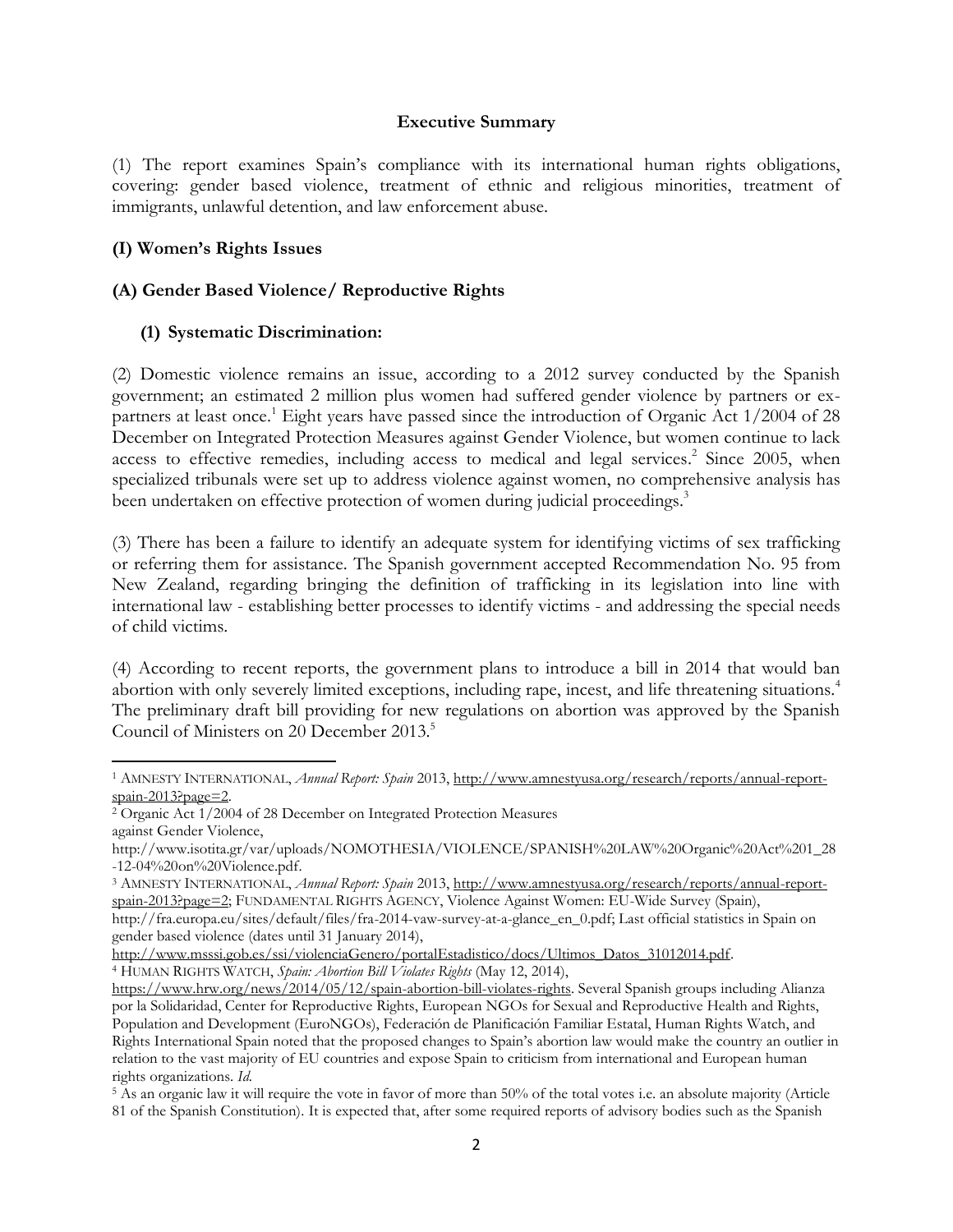### **(2) State Response(s):**

(5) In Spain's UPR mid-term follow-up report, the Spanish government responded by amending legislation Organic Law 4/2000 on Rights and Freedoms of Foreigners and their Social Integration (the "**Spanish Immigration Act**") to address issues of trafficking. This includes extending residence and work permits for exceptional circumstances to victims of human trafficking.<sup>6</sup>

(6) Additionally, Spain amended the Criminal Law in 2010 by virtue of organic law 5/2010, dated 22 June, to include as a new crime, the trafficking in human beings related to sexual exploitation ("*trata de seres humanos*"), thus treating it separately the trafficking of human beings related to employment law in general terms ("*tráfico de personas*").

(7) Further, in line with Recommendation No. 42 from Canada, regarding strengthening work with the European Union and international partners to combat human trafficking, the Spanish government responded by: Adopting a Comprehensive Plan to Combat Trafficking in Human Beings for Sexual Exploitation, sought international judicial cooperation in trafficking cases, ratified Council of Europe Convention on trafficking, and played a role in adoption of EU Directive on trafficking.

(8) Finally, in line with Recommendation No. 47 from Costa Rica, regarding access to asylum procedures for victims of trafficking, Act 12/2009, dated 30 October, was approved, regulating the Right of Asylum and Subsidiary Protection. Additionally, the Office of Refugees adopted a mechanism to strengthen the guarantees of applicants for international protection in 2011.

#### **(3) Remaining Challenges:**

(9) It is a major concern that Spain is seeking the passage of legislation that would restrict a woman's right to an abortion. Passing such legislation would make Spain an outlier among EU states. International human rights law recognizes that access to safe and legal abortion is crucial to women's and girls' effective enjoyment and exercise of their human rights, including the rights to life, nondiscrimination and equality, health, privacy and the right to be free from cruel, inhumane and degrading treatment as found by the The European Court of Human Rights.<sup>7</sup>

(10) Moreover, access to medical and legal services must be provided to victims of sexual and gender based violence as well as monitoring of the new measures that seek to protect sexual exploitation of women from trafficking.

l State Council ("*Consejo de Estado*") are provided, a project of law will be approved. This project of law will be subject to parliamentary consideration. It is expected that the project of law will be delivered to the Parliament in early July. This may result in amendments on the project and, finally it will be voted for approval.

<sup>6</sup> Royal Decree 557/2011 of 20 April approves the Regulation of Basic Law 4/2000 on the rights and freedoms and social integration of foreigners in Spain pursuant to the amendments introduced by Basic Law 2/2009,

http://www.uria.com/documentos/circulares/304/documento/2739/laboral\_April\_2011\_ing.htm?id=2739#1.

<sup>7</sup> HUMAN RIGHTS WATCH, *Spain: Abortion Bill Violates Rights* (May 12, 2014), [https://www.hrw.org/news/2014/05/12/spain-abortion-bill-violates-rights.](https://www.hrw.org/news/2014/05/12/spain-abortion-bill-violates-rights)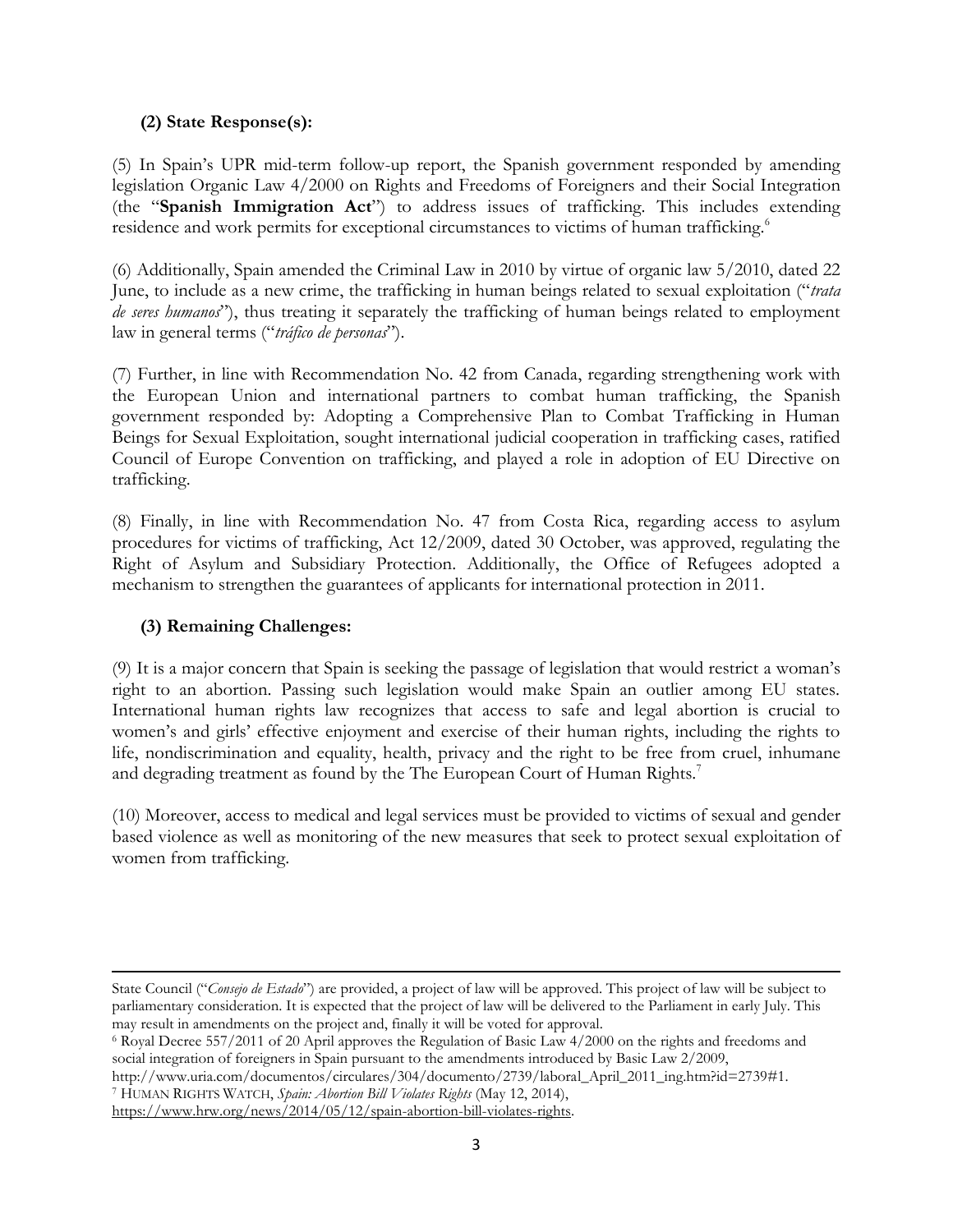### **(4) Recommendations:**

(11) Spain had rejected Denmark's recommendation of a national plan of action to combat violence against women; this should seriously be revisited by Spain during its next review. Spain must align its policies towards gender violence with international law and also ensure that future legislation does not make Spain an outlier in terms of women's rights to have an abortion.

## **(II) Minority Rights Issues**

## **(A) Rights of ethnic and religious minorities**

## **(1) Systematic Discrimination:**

(12) Muslims and other religious minorities struggle to establish public places of worship. In some instances local authorities, political parties and neighborhood associations oppose the establishment of Muslim prayer rooms.<sup>8</sup> Local governments have made it difficult for religious minorities to obtain permits to worship publicly. For example, local municipalities in Catalonia imposed a local moratorium on new places of worship, making it difficult for religious minorities to obtain permits to open places of worship.

(13) Similar restrictions have been imposed with regard to wearing religious symbols. Restrictions relating to the wearing of religious symbols in schools continue to have a disproportionate impact on Muslim students.<sup>9</sup> On 25 January 2013, a Madrid court upheld the decision of a state-funded school in Madrid to exclude a Muslim pupil from class because she was wearing a headscarf.<sup>10</sup>

(14) Ethnic and religious minorities also face issues with racial profiling by the authorities. On 21 May 2013, the Head of Police issued a circular that prohibited the use of quotas and police raids for detaining foreign nationals with irregular status. However, this measure has failed to restrain police from conducting identity checks on the basis of racial or ethnic characteristics as noted by several  $local NGOs.<sup>11</sup>$ 

## **(2) State Response:**

(15) Spain in its mid-year follow-up report identified progress on two fronts: Draft Comprehensive Law on Equal Treatment and Non-Discrimination in January 2011; The Second Strategic Plan for Citizenship and Integration (PECI) 2011-2014 ("Second Strategic Plan").

## **(3) Remaining Challenges:**

(16) Unfortunately, the Draft Comprehensive Law on Equal Treatment and Non-Discrimination has since been tabled and information on the implementation of the Second Strategic Plan is limited.

 $\overline{a}$ 

<sup>8</sup> AMNESTY INTERNATIONAL, *Annual Report: Spain* 2013, [http://www.amnestyusa.org/research/reports/annual-report](http://www.amnestyusa.org/research/reports/annual-report-spain-2013?page=2)[spain-2013?page=2.](http://www.amnestyusa.org/research/reports/annual-report-spain-2013?page=2)

<sup>9</sup> *Id*.

<sup>10</sup> *Id*.

<sup>11</sup> *Id*.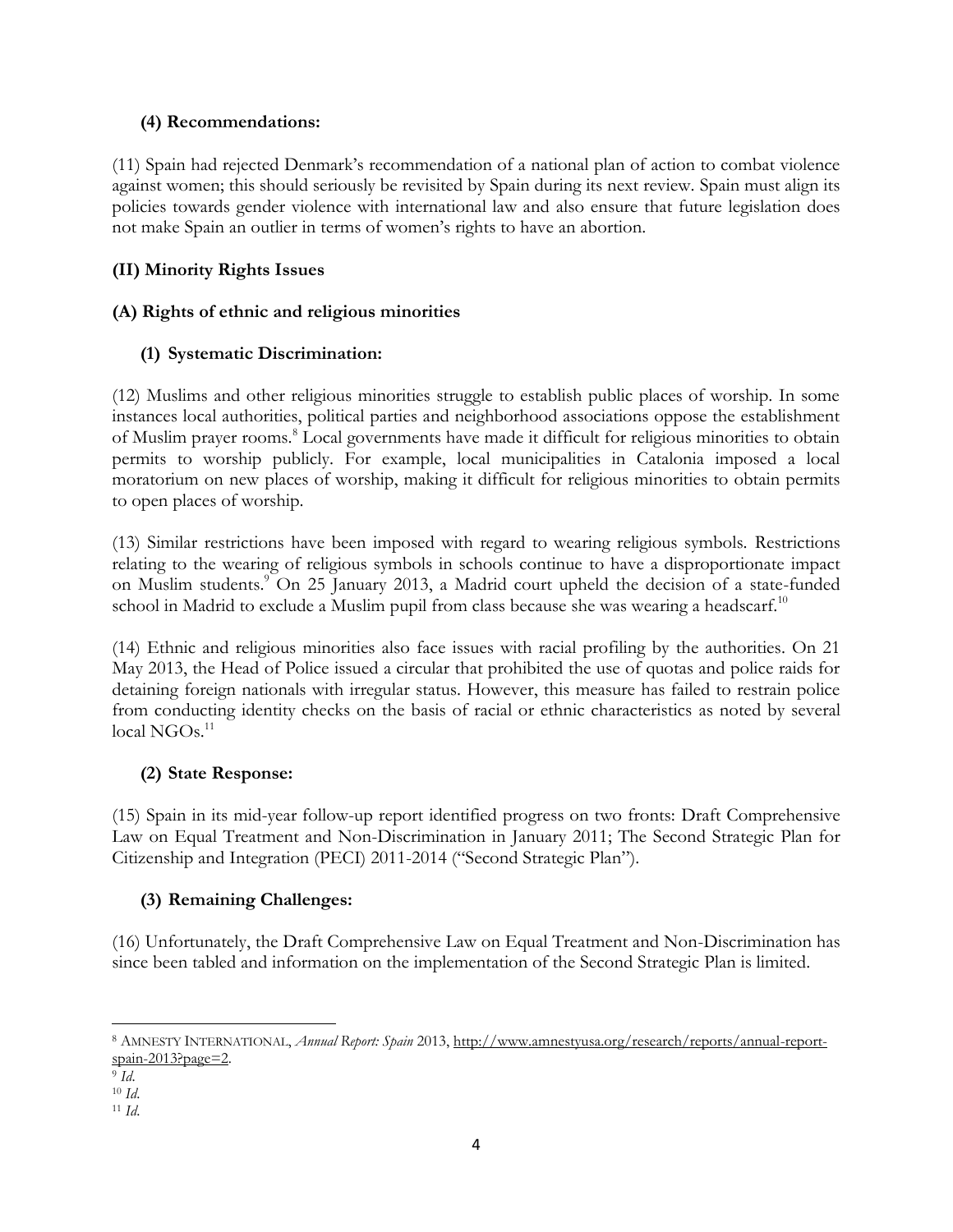Despite positive changes such as the issuance of a circular on May 2013 restricting detaining foreign nationals, additional steps to ensure positive measures are not circumvented by targeting individuals on the basis of their racial or ethnic characteristics are necessary.<sup>12</sup> Furthermore, the lack of documentation around the level of violence and profiling against religious and ethnic minorities is a major gap that does not allow both government and local NGOs to understand the full scale of the problem.

## **(4) Recommendations:**

(17) Given that Spain is a signatory to the ICCPR, Spain should ensure that treatment of ethnic and religious minorities aligns with their obligations under international human rights treaties to which they are a signatory, specifically Articles 18 and 27. Furthermore, reviving the Draft Law on Non-Discrimination and implementing PECI will be imperative to following through on recommendations it accepted during its last review.

### **(IV) Treatment of Immigrants**

## **(A)Discrimination against Migrants**

### **(1) Systematic Discrimination:**

(18) Moroccan migrants seeking to enter Spanish territory are often met with summary expulsion, arbitrary detention and use of excessive force. In Melilla, Guardia Civil agents take migrants who have entered Spanish territory, take them back to the fence separating the Spanish and Moroccan border and expel them summarily to the Moroccan Auxiliary Force. These actions fail to undertake formal deportation procedures required by national law. On 4 September 2013, Spain expelled seventy migrants from Isla de Tierra back to Morocco without providing any of the migrants with access to individual asylum procedures.<sup>13</sup> By taking this course of action, Spanish authorities failed to consider whether asylum seekers require the opportunity to seek refuge.<sup>14</sup>

(19) In August 2013, the UN Working Group on Arbitrary Detention found that Spain arbitrarily detained a Moroccan citizen at an immigration detention center in Madrid. The UN Working Group also found that his treatment amounted to the use of torture. He was allegedly hit several times and the detention center's medical center found multiple bruises on his body. <sup>15</sup> Migrants have reported that they were beaten after they were already in custody although Spanish authorities state they were resisting arrest. 16

[https://www.hrw.org/news/2014/03/26/living-fear-morocco-spain-border.](https://www.hrw.org/news/2014/03/26/living-fear-morocco-spain-border)

l <sup>12</sup> *Id*.

<sup>13</sup> *Id*.

<sup>14</sup> HUMAN RIGHTS WATCH, *Living in Fear at the Morocco-Spain Border* (March 26, 2014), [https://www.hrw.org/news/2014/03/26/living-fear-morocco-spain-border.](https://www.hrw.org/news/2014/03/26/living-fear-morocco-spain-border)

<sup>15</sup> AMNESTY INTERNATIONAL, *Annual Report* 2013: Spain, [http://www.amnestyusa.org/research/reports/annual-report](http://www.amnestyusa.org/research/reports/annual-report-spain-2013?page=2)[spain-2013?page=2.](http://www.amnestyusa.org/research/reports/annual-report-spain-2013?page=2)

<sup>16</sup> HUMAN RIGHTS WATCH, *Living in Fear at the Morocco-Spain Border* (March 26, 2014),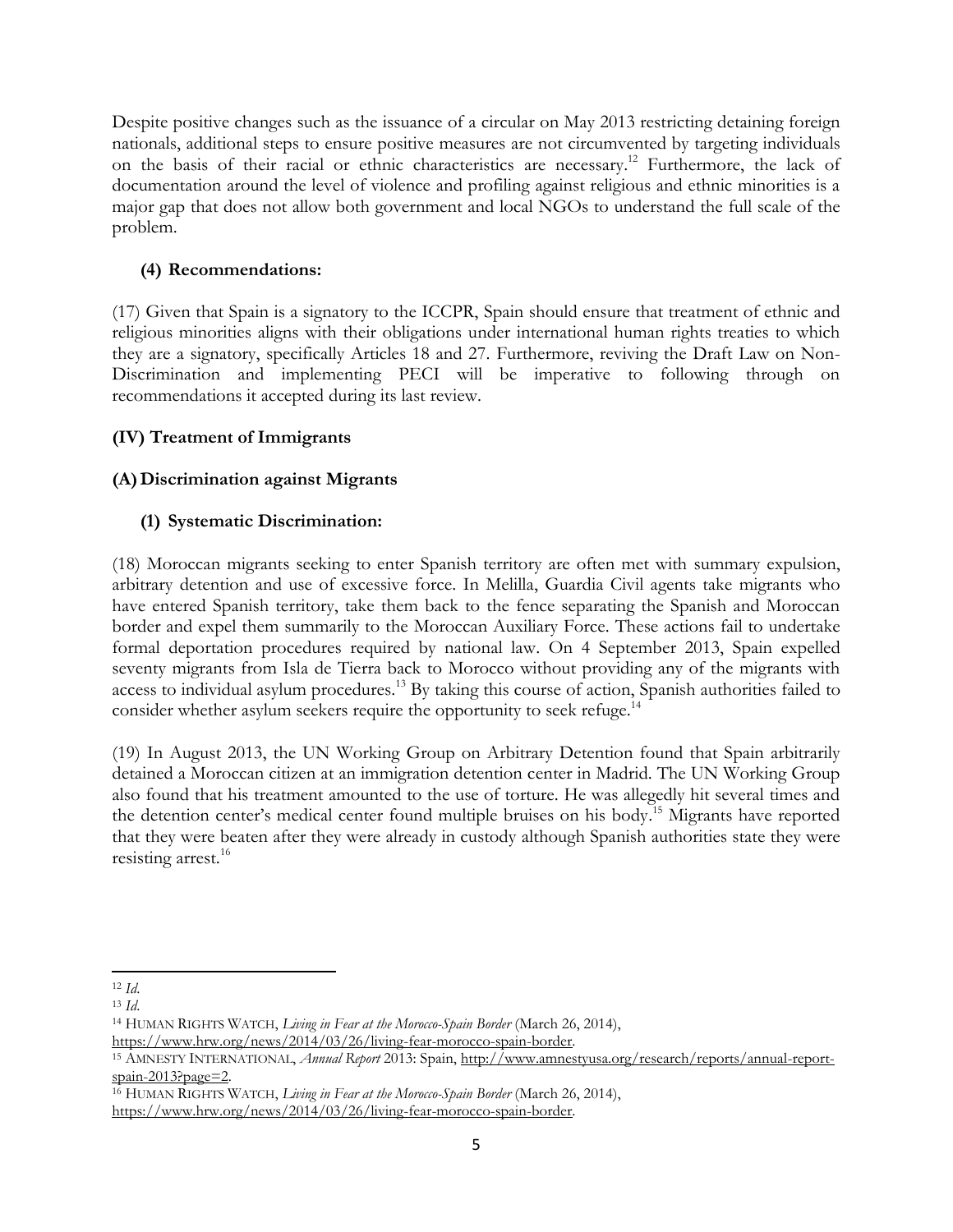## **(2) State Response:**

(20) The applicable legislation on this issue is: (i) the Spanish Immigration Act; (ii) the regulation developing the Spanish Immigration Act approved by virtue of Royal Decree 557/2011 (the "**Regulation**"); (iii) the Act 12/2009, dated 30 October, regulating the Right of Asylum and Subsidiary Protection.

(21) Under Spanish law, there are currently four different procedures for formal deportation: 1) Refoulement (urgent reform being considered for Spanish Immigration Law for 2014), Border rejection (provides access to lawyer and interpreter), Expulsion (the Supreme Court has established its position<sup>17</sup> that if the lack of permission is the only irregular circumstance, a financial penalty shall be imposed but expulsion must be reserved for those cases in which it is observed an extra hazard or a reluctance by the foreigner to regularize his situation.), and Readmission (regulated by an agreement between Spain and Morocco from 2013.).

## **(3) Remaining Challenges:**

(22) The Spanish government must take the findings of the UN Working Group on Arbitrary Detention under serious consideration and take steps to rectify offenses that are being committed in relation to policing of Spanish borders and treatment of migrants. Moreover, the "Aliens Law" must begin to enshrine rights to migrants who are in an "irregular" situation.

### **(4) Recommendations:**

(23) While the Spanish state has a sovereign right to protect their border, policies should be developed that ensures migrants are not abused. By failing to undertake formal deportation procedures, Spanish authorities are not abiding by due process requirements for deportations as required under international and national law.

(24) By failing to consider potential claims for asylum among migrant populations, Spanish authorities violate international law and European Union law prohibiting countries from forcibly returning individuals to their home country where they may face the risk of being subjected to inhuman or degrading treatment.<sup>18</sup>

(25) Spanish authorities should investigate allegations of the Guardia Civil agents' use of excessive force and draft written protocols that operate at the border to prevent injury and loss of life.<sup>19</sup>

 $\overline{a}$ <sup>17</sup> Supreme Court decisions 128/2006 dated 27 January 2006:

[http://www.poderjudicial.es/search/doAction?action=contentpdf&databasematch=TS&reference=955073&links=&op](http://www.poderjudicial.es/search/doAction?action=contentpdf&databasematch=TS&reference=955073&links=&optimize=20060216&publicinterface=true) [timize=20060216&publicinterface=true;](http://www.poderjudicial.es/search/doAction?action=contentpdf&databasematch=TS&reference=955073&links=&optimize=20060216&publicinterface=true) and 139/2006 de 27/01/2006.

<sup>18</sup> *Id*.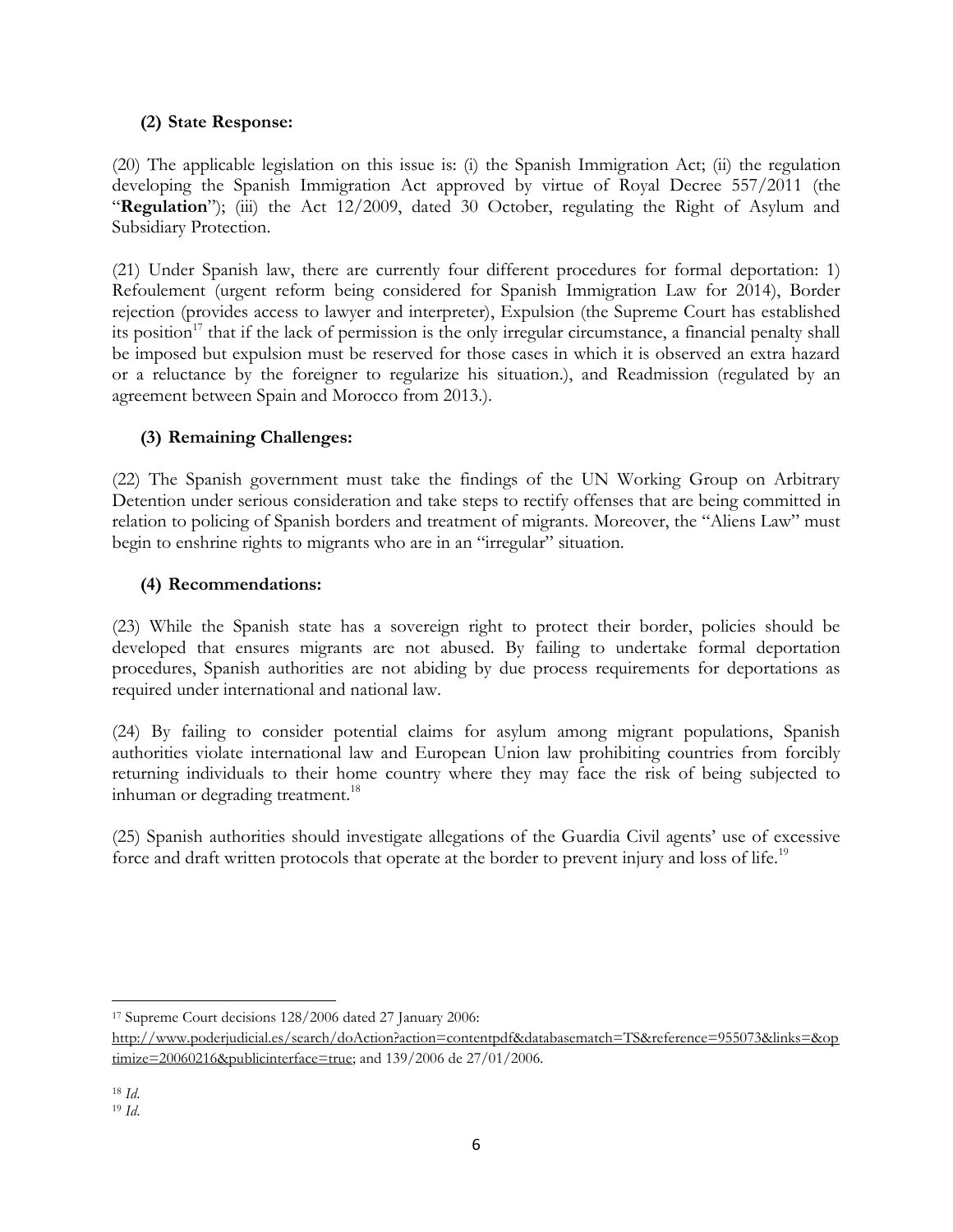#### **(B) Discrimination against migrants on the right to work and health**

### **(1) Systematic Discrimination:**

(26) In August 2012, 150,000 immigrants living in Spain lost their right to public health services. The move was introduced by Mariano Rajoy's conservative People's party government.<sup>20</sup> On April 20, 2012, the Spanish government approved a law calling for the transition from a National Healthcare System to an insurance model by virtue of the Royal Decree-Law 16/2012, which made the need for parliamentary discussion unnecessary. As a result, the principle of universal health-care access was abolished with the consequence that hundreds of thousands of non-citizen residents lost their right to health care, with exceptions for emergency services and maternal health.<sup>21</sup> Specifically, foreigners of legal age (at least, 18 years old) that are not citizens of Spain, a country of the European Union, a country of the European Economic Area or Switzerland that are not registered nor authorized as Spanish residents will be restricted to health-care access as previously indicated.<sup>22</sup>

(27) Further, migrants face discrimination in seeking employment. Spain accepted Recommendation No. 3 from Algeria regarding reinforcing measures aimed at ensuring, during period of crisis, effective protection of the human rights of migrants and taking steps to guarantee access to economic, social and cultural rights for migrants who are the primary victims of high levels of unemployment in Spain. However, despite this acceptance, Spanish migrants continue to face discriminatory treatment in obtaining access to work.<sup>23</sup>

## **(2) State Response:**

l

(28) In April 2012, the adoption of the Royal Decree-Law No. 16/2012 reformed the Aliens Act that had the effect of limiting irregular migrants' access to public health services.<sup>24</sup> The European Committee on Social Rights has pointed out that this reform is not compatible with International Conventions that Spain is a party to. $25$ 

(29) It was reported in Spain's mid-term follow-up report that the Second Strategic Plan was approved by the Council of Ministers. This plan includes, amongst other measures, the development

[http://www.theguardian.com/world/2012/aug/31/immigrants-spain-lose-public-healthcare.](http://www.theguardian.com/world/2012/aug/31/immigrants-spain-lose-public-healthcare) <sup>23</sup> UNIVERSAL PERIODIC REVIEW (UPR), *Database of UPR Recommendations: Spain*, [http://www.upr-](http://www.upr-info.org/database/index.php?limit=0&f_SUR=160&f_SMR=All&order=&orderDir=ASC&orderP=true&f_Issue=All&searchReco=&resultMax=25&response=&action_type=&session=&SuRRgrp=&SuROrg=&SMRRgrp=&SMROrg=&pledges=RecoOnly)

<sup>20</sup> THE GUARDIAN, *Immigrants in Spain to lose right to public healthcare* (August 31, 2012), [http://www.theguardian.com/world/2012/aug/31/immigrants-spain-lose-public-healthcare.](http://www.theguardian.com/world/2012/aug/31/immigrants-spain-lose-public-healthcare)

<sup>21</sup> The Lancet, *Health-care Access for Migrants in Europe: The case of Spain* (August 3, 2013), [http://www.thelancet.com/journals/lancet/article/PIIS0140-6736\(13\)61667-0/fulltext.](http://www.thelancet.com/journals/lancet/article/PIIS0140-6736(13)61667-0/fulltext)

<sup>&</sup>lt;sup>22</sup> When Mariano Rajoy's conservative People's party government introduced an imitative to deny healthcare to thousands of migrants, six of Spain's 17 regional governments pledged to ignore Rajoy's orders. THE GUARDIAN, *Immigrants in Spain to lose right to public healthcare* (August 31, 2012),

[info.org/database/index.php?limit=0&f\\_SUR=160&f\\_SMR=All&order=&orderDir=ASC&orderP=true&f\\_Issue=All](http://www.upr-info.org/database/index.php?limit=0&f_SUR=160&f_SMR=All&order=&orderDir=ASC&orderP=true&f_Issue=All&searchReco=&resultMax=25&response=&action_type=&session=&SuRRgrp=&SuROrg=&SMRRgrp=&SMROrg=&pledges=RecoOnly) [&searchReco=&resultMax=25&response=&action\\_type=&session=&SuRRgrp=&SuROrg=&SMRRgrp=&SMROrg=](http://www.upr-info.org/database/index.php?limit=0&f_SUR=160&f_SMR=All&order=&orderDir=ASC&orderP=true&f_Issue=All&searchReco=&resultMax=25&response=&action_type=&session=&SuRRgrp=&SuROrg=&SMRRgrp=&SMROrg=&pledges=RecoOnly) [&pledges=RecoOnly.](http://www.upr-info.org/database/index.php?limit=0&f_SUR=160&f_SMR=All&order=&orderDir=ASC&orderP=true&f_Issue=All&searchReco=&resultMax=25&response=&action_type=&session=&SuRRgrp=&SuROrg=&SMRRgrp=&SMROrg=&pledges=RecoOnly)

<sup>24</sup> AMNESTY INTERNATIONAL, *Annual Report* 2013: Spain, [http://www.amnestyusa.org/research/reports/annual-report](http://www.amnestyusa.org/research/reports/annual-report-spain-2013?page=2)[spain-2013?page=2.](http://www.amnestyusa.org/research/reports/annual-report-spain-2013?page=2)

<sup>25</sup> EL MUNDO, *Europe warn Spain that exclusion of immigrants of health-case access is breaching the law* (January 21, 2014) [http://www.elmundo.es/salud/2014/01/29/52e90265ca4741bf208b4577.html.](http://www.elmundo.es/salud/2014/01/29/52e90265ca4741bf208b4577.html)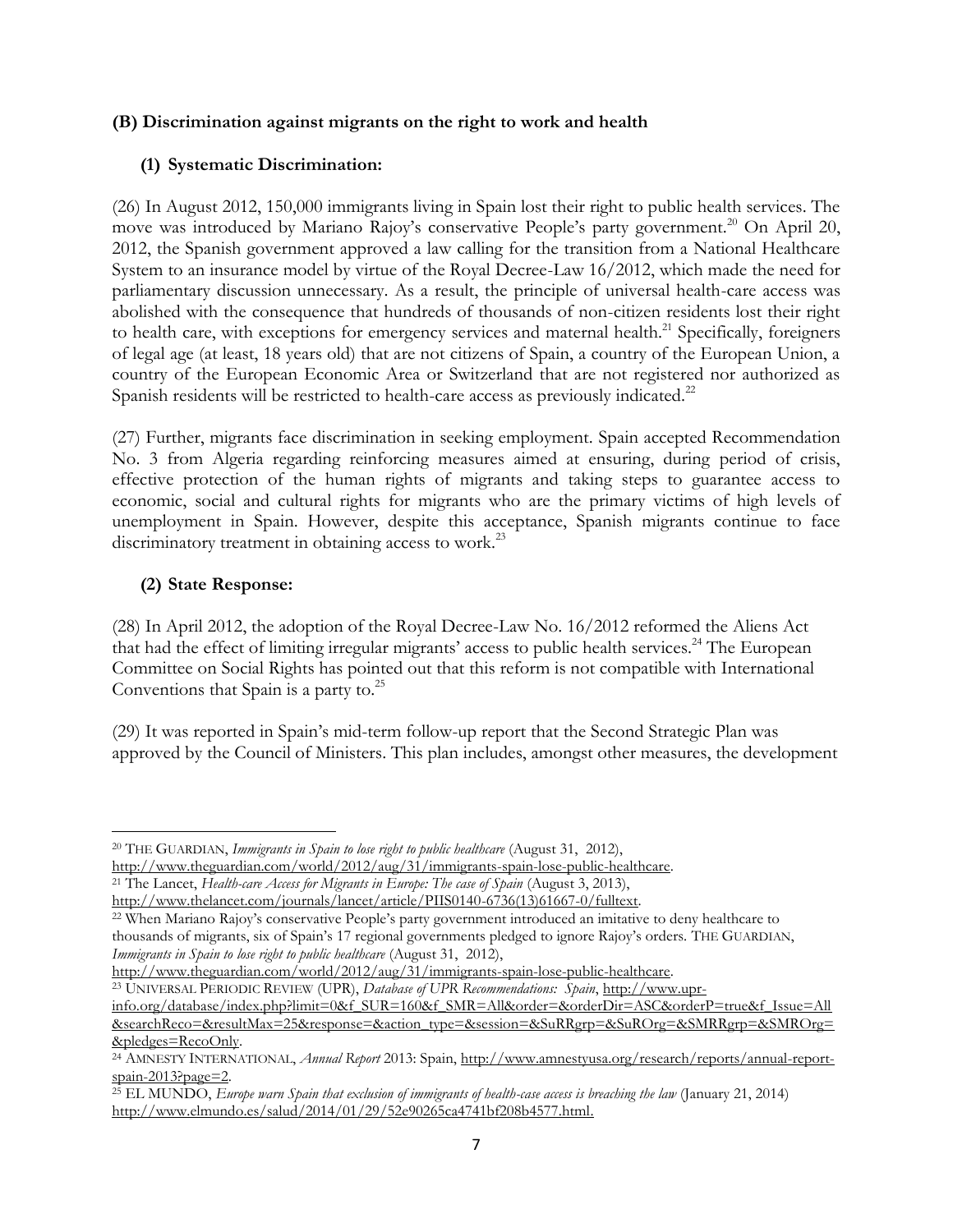of efforts to integrate migrants in the labor market, as part of a holistic integration process in Spanish society.<sup>26</sup>

## **(3) Remaining Challenges:**

(30) Royal-Decree 576/2013, dated 26 July, in force since 1 September 2013, provides for a special agreement (a form of insurance) for individuals who are not beneficiaries of the National Health System. Specifically, this regulation establishes that illegal immigrants may have access to public health by paying 60 euros a month if aged between 18 and 64, or 157 euros if they exceed that age.

## **(4) Recommendations:**

(31) When Spain passed a law in 2012 limiting access for migrants to healthcare, Amnesty International and NGOs accused the government of breaking international obligations by excluding immigrants without proper residence permits from public healthcare. Spain should bring its policies in line with its international obligations. $27$ 

## **(C) Racism, racial discrimination and xenophobia**

## **(1) Systematic Discrimination:**

(32) Minorities and immigrants face racism, racial discrimination and xenophobia in many spheres of public life. For example, in July 2013, the European Court of Human Rights found that Spain failed to effectively investigate allegations of potentially racially biased police treatment against Nigerian national, Beauty Solomon. She reported that she was verbally abused and beaten by the police in Palma de Mallorca in July 2005.<sup>28</sup>

## **(2) State Response:**

(33) In response to Recommendation No. 27 from Belgium, amongst others, regarding pursuing efforts related to the fight against racism and xenophobia, the Spanish government established the Second Strategic Plan on Citizenship and Integration.<sup>29</sup>

(34) Moreover, the following measures related to the prosecutor's office have been adopted:

(i) A specific area for preventing crimes based on hatred and discrimination was created in the public prosecutor's offices of Barcelona and Málaga; (ii) a specialized public prosecutor was appointed in the National High-Court for detecting and prosecuting international neo-Nazis groups based in Spain.

l <sup>26</sup> UNIVERSAL PERIODIC REVIEW (UPR), *UPR Mid-term Implementation Assessment: Spain* (May 2010), [http://upr](http://upr-info.org/sites/default/files/document/spain/session_08_-_may_2010/mia-spain.pdf)[info.org/sites/default/files/document/spain/session\\_08\\_-\\_may\\_2010/mia-spain.pdf.](http://upr-info.org/sites/default/files/document/spain/session_08_-_may_2010/mia-spain.pdf)

<sup>27</sup> THE GUARDIAN, *Immigrants in Spain to lose right to public healthcare* (August 31, 2012), <http://www.theguardian.com/world/2012/aug/31/immigrants-spain-lose-public-healthcare>

<sup>&</sup>lt;sup>28</sup> AMNESTY INTERNATIONAL, Annual Report 2013: Spain, [http://www.amnestyusa.org/research/reports/annual](http://www.amnestyusa.org/research/reports/annual-report-spain-2013?page=2)[report-spain-2013?page=2](http://www.amnestyusa.org/research/reports/annual-report-spain-2013?page=2)

<sup>29</sup> UNIVERSAL PERIODIC REVIEW (UPR), *UPR Mid-term Implementation Assessment: Spain* (May 2010), [http://upr](http://upr-info.org/sites/default/files/document/spain/session_08_-_may_2010/mia-spain.pdf)[info.org/sites/default/files/document/spain/session\\_08\\_-\\_may\\_2010/mia-spain.pdf](http://upr-info.org/sites/default/files/document/spain/session_08_-_may_2010/mia-spain.pdf)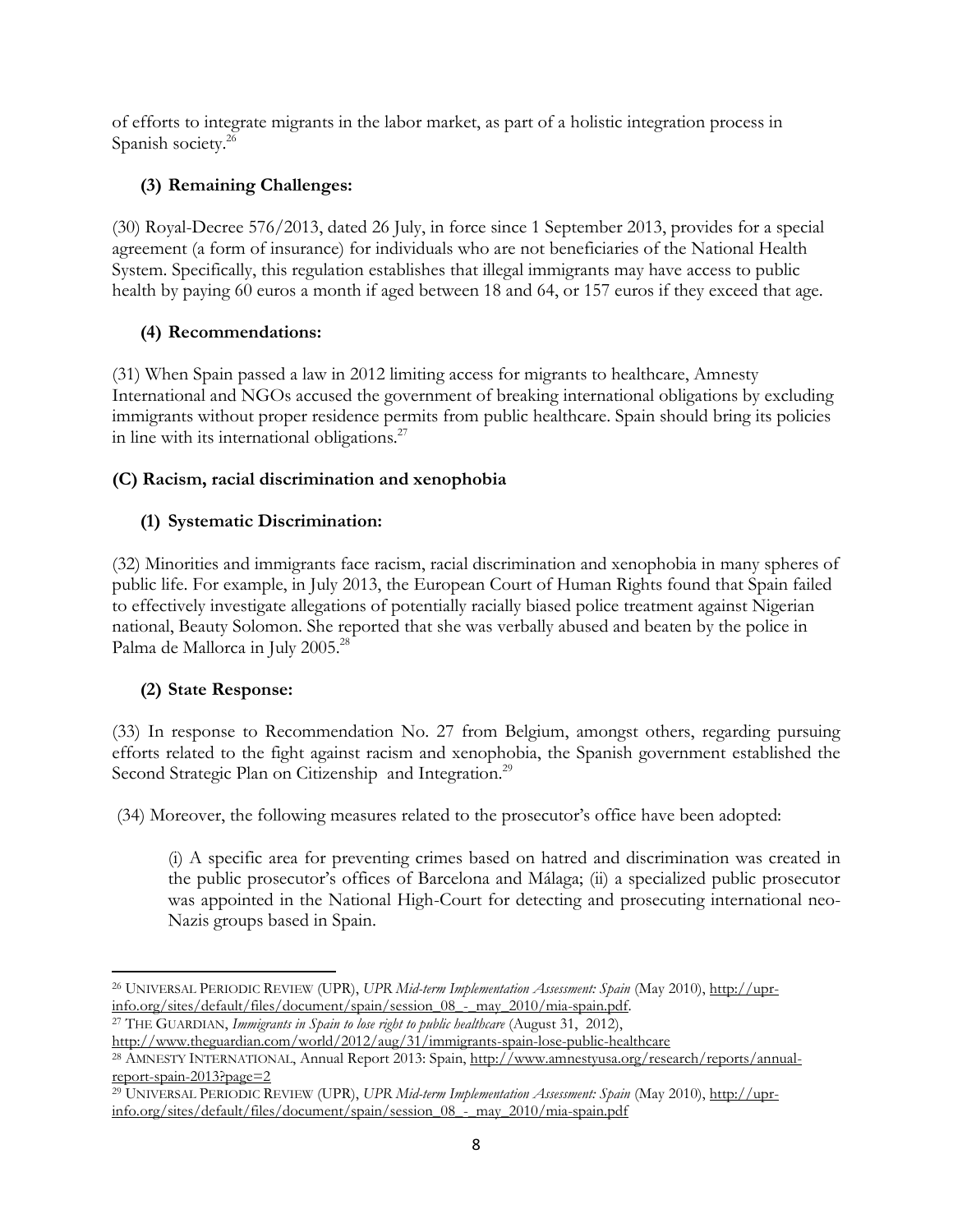(35) Measures relating to education and information on the issue:

(i) the General Directorate for Employment, Equality and Discrimination launched a number of actions intended to provide specific training and information for affected individuals and to coordinate all individuals and organs involved in the fight against discrimination; (ii) the specialized public prosecutor for computer crimes together with the Centre for Legal Studies provides basic education for public prosecutors on crimes related to discrimination and the use of internet; and (iii) improvement of the statistical system related to the racially motivated crimes.<sup>30</sup>

### **(3) Remaining Challenges:**

(36) Although the previous Government initiated a strategic plan, there is no evidence that this plan is being moved forward by the current Government.<sup>31</sup>

#### **(4) Recommendations:**

(37) Given that Spain has ratified ICERD, it is imperative that the Second Strategic Plan initiated by the previous government be carried forward as it will determine whether Spain will uphold its international obligations.

#### **(V) Law Enforcement Issues**

l

#### **(A) Use of torture and other cruel, inhuman, or degrading treatment or punishment.**

#### **(1) Systematic Discrimination:**

(38) Despite, prohibitions against torture under Spanish domestic laws, several domestic, European and international judicial organs and human rights committees have condemned Spain for torture complaints or failure to investigate torture complaints.

(39) In May 2013, the Council of Europe's Committee for the Prevention of Torture released a report covering its assessment of trips during 2011 and 2012. The results of the report included complaints from 10 inmates who were held incommunicado, under Criminal Procedure Act, Articles 509, 520 bis, 527. The inmates accused the Civil Guard of using physical abuse and engaging in practices such as covering inmates with bags or hoods. In June 2013, the Barcelona provincial court sentenced six prison officials to prison for offenses including torture and assault at the Quatre Camins detention facility in 2004 during a prison revolt. In May 2013, the UN Human Rights Committee found that Spain had violated the International Covenant on Civil and Political Rights as a result of a failure to effectively investigate Maria Cruz Achable Puertas' allegations of torture and mistreatment during her detention in 1996.<sup>32</sup>

<sup>&</sup>lt;sup>30</sup> The aim is to consider as a racially motivated crime any incident that is perceived as such by the victim or any other witness.

<sup>&</sup>lt;sup>31</sup> A project of law for an equal treatment and protection of human rights was approved by the Government of the PSOE on 7 January 2011 but it never came into force as the relevant parliamentary procedure was suspended on 20 November 2011, by the calling of elections in Spain. The new government declined a proposal to reinitiate the parliamentary procedure for approval of this project of law.

<sup>32</sup> U.S. State Department, *Spain 2013 Human Rights Report*, [http://www.state.gov/documents/organization/220546.pdf.](http://www.state.gov/documents/organization/220546.pdf)